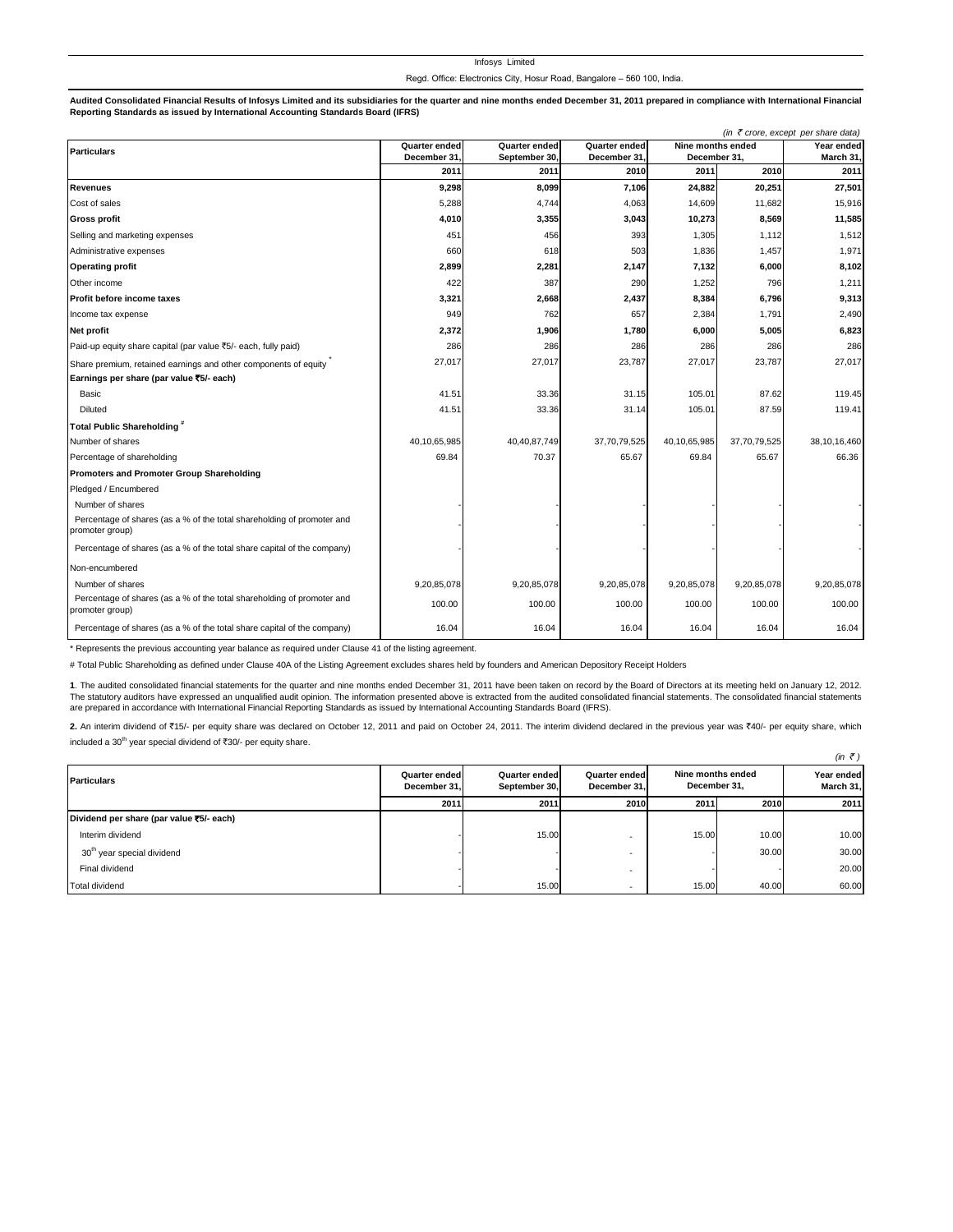## **3. Other information (Consolidated - Audited)**

|                                                             |               |               |                      |                   |        | (in $\bar{\tau}$ crore) |
|-------------------------------------------------------------|---------------|---------------|----------------------|-------------------|--------|-------------------------|
| <b>Particulars</b>                                          | Quarter ended | Quarter ended | <b>Quarter ended</b> | Nine months ended |        | Year ended              |
|                                                             | December 31.  | September 30. | December 31.         | December 31.      |        | March 31,               |
|                                                             | 2011          | 2011          | 2010                 | 2011              | 2010   | 2011                    |
| <b>Staff costs</b>                                          | 4,840         | 4,468         | 3,840                | 13,553            | 10,904 | 14,856                  |
| Items exceeding 10% of aggregate expenditure                |               |               |                      |                   |        |                         |
| Details of other income:                                    |               |               |                      |                   |        |                         |
| Interest on deposits with banks and others                  | 426           | 410           | 272                  | 1,223             | 766    | 1,133                   |
| Income from available-for-sale financial assets/investments | 11            |               |                      | 23                | 23     | 23                      |
| Miscellaneous income, net                                   |               |               |                      | 14                | 6      | 13                      |
| Gains/(losses) on foreign currency                          | (20)          | (33)          | 16                   | (8)               |        | 42                      |
| Total                                                       | 422           | 387           | 290                  | 1,252             | 796    | 1,211                   |

**4. Audited Financial Results of Infosys Limited (Standalone Information)**

|                    |                      |               |               |                   |              | (in $\bar{\tau}$ crore) |
|--------------------|----------------------|---------------|---------------|-------------------|--------------|-------------------------|
| <b>Particulars</b> | <b>Quarter ended</b> | Quarter ended | Quarter ended | Nine months ended | Year ended   |                         |
|                    | December 31.         | September 30. | December 31.  |                   | December 31. |                         |
|                    | 2011                 | 2011          | 2010          | 2011              | 2010         | 2011                    |
| Revenues           | 8.696                | 7.470         | 6,534         | 23.071            | 18.717       | 25,385                  |
| Profit before tax  | 3.146                | 2,541         | 2,268         | 7,985             | 6.424        | 8,821                   |
| Profit after tax   | 2,235                | 1,822         | 1,641         | 5,711             | 4,713        | 6,443                   |

Note: The audited results of Infosys Limited for the above mentioned periods are available on our website www.infosys.com. The information above has been extracted from the audited financial statements *as stated.* 

## **5. Information on investor complaints pursuant to Clause 41 of the Listing Agreement for the quarter ended December 31, 2011**

| Nature<br>of complaints received                   | Opening balance | Additions | $\sim$<br>Disposa | Closing balance |
|----------------------------------------------------|-----------------|-----------|-------------------|-----------------|
| Non receipt of o<br>dividend/Annual report related |                 | 183       | 183               |                 |

# **6. Segment Reporting**

|                                                                                               |               |               |               |                   |        | (in $\bar{\tau}$ crore) |  |
|-----------------------------------------------------------------------------------------------|---------------|---------------|---------------|-------------------|--------|-------------------------|--|
| <b>Particulars</b>                                                                            | Quarter ended | Quarter ended | Quarter ended | Nine months ended |        | Year ended              |  |
|                                                                                               | December 31,  | September 30. | December 31   | December 31,      |        | March 31,               |  |
|                                                                                               | 2011          | 2011          | 2010          | 2011              | 2010   | 2011                    |  |
| Revenue by industry segment                                                                   |               |               |               |                   |        |                         |  |
| Financial services and insurance (FSI)                                                        | 3,281         | 2,864         | 2,574         | 8,793             | 7,274  | 9,862                   |  |
| Manufacturing enterprises (MFG)                                                               | 1,897         | 1,630         | 1,389         | 5,050             | 3,911  | 5,393                   |  |
| Energy, utilities and telecommunication services (ECS)                                        | 1,967         | 1,748         | 1,655         | 5,330             | 4,981  | 6,614                   |  |
| Retail, logistics, consumer product group, life sciences and health care<br>enterprises (RCL) | 2,153         | 1,857         | 1,488         | 5,709             | 4,085  | 5,632                   |  |
| Total                                                                                         | 9,298         | 8,099         | 7,106         | 24,882            | 20,251 | 27,501                  |  |
| Less: Inter-segment revenue                                                                   |               |               |               |                   |        |                         |  |
| Net revenue from operations                                                                   | 9,298         | 8,099         | 7,106         | 24,882            | 20,251 | 27,501                  |  |
| Segment profit before tax, depreciation and non-controlling interest :                        |               |               |               |                   |        |                         |  |
| Financial services and insurance (FSI)                                                        | 1,141         | 897           | 858           | 2,805             | 2,427  | 3,284                   |  |
| Manufacturing enterprises (MFG)                                                               | 602           | 467           | 448           | 1,489             | 1,252  | 1,712                   |  |
| Energy, utilities and telecommunication services (ECS)                                        | 651           | 576           | 554           | 1,714             | 1,636  | 2,169                   |  |
| Retail, logistics, consumer product group, life sciences and health care<br>enterprises (RCL) | 743           | 578           | 504           | 1,823             | 1,329  | 1,803                   |  |
| Total                                                                                         | 3,137         | 2,518         | 2,364         | 7,831             | 6,644  | 8,968                   |  |
| Less: Other un-allocable expenditure                                                          | 238           | 237           | 217           | 699               | 644    | 866                     |  |
| Add: Un-allocable other income                                                                | 422           | 387           | 290           | 1,252             | 796    | 1,211                   |  |
| Profit before tax and non-controlling interest                                                | 3,321         | 2,668         | 2,437         | 8,384             | 6,796  | 9,313                   |  |